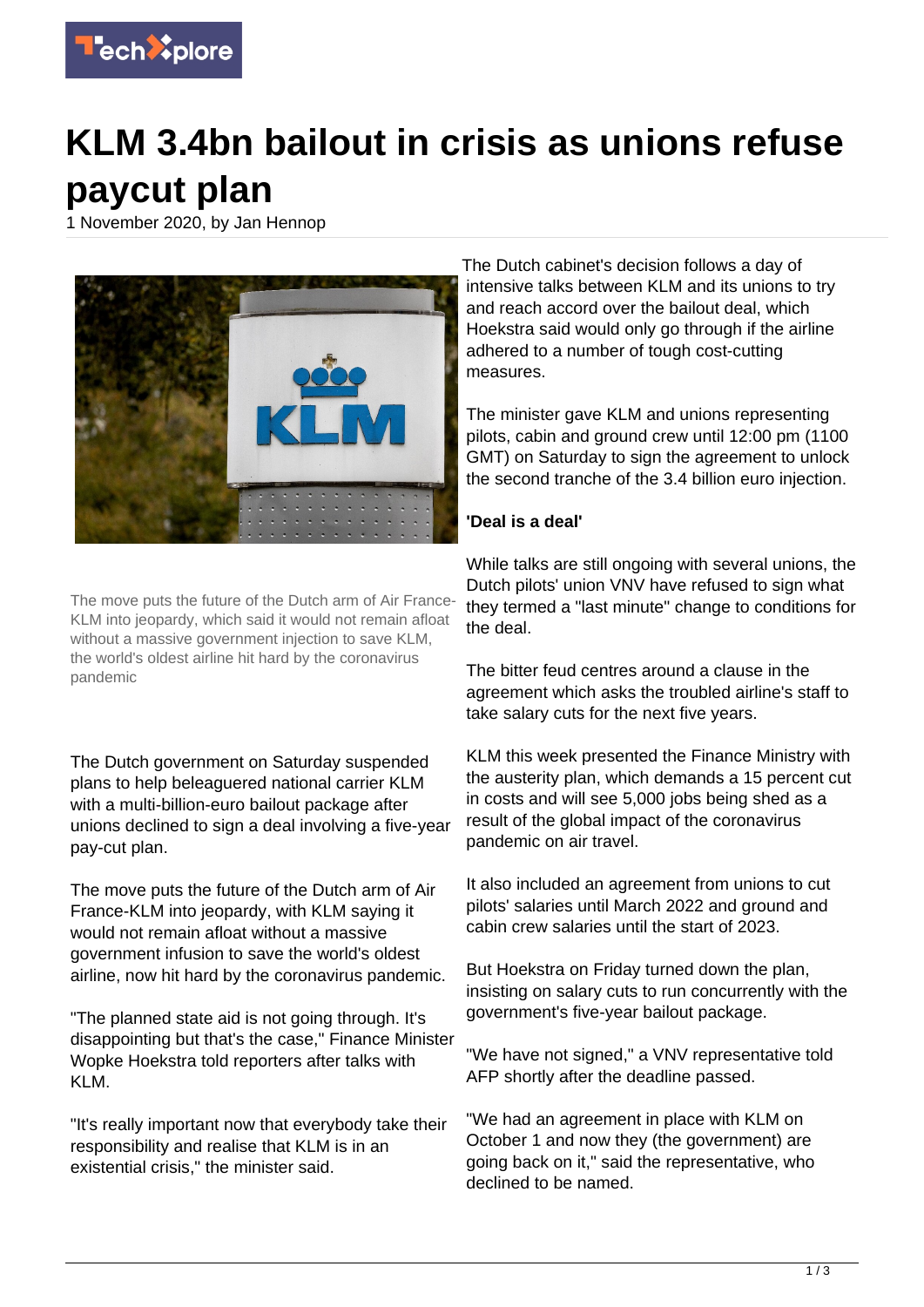

"A deal is a deal," he said.

© 2020 AFP

Talks are also ongoing with umbrella union FNV which accused the government of "creating great uncertainty with changes at the 11th-hour".

"We do not understand why KLM and the cabinet require extra commitment at the last minute," FNV said in a statement to AFP.

But it added: "As FNV we will never endanger the future of KLM."

## **'Bottom of the barrel'**

Some 3,000 pilots within the airline are said be the hardest hit by the austerity plan, with salary cuts of up to 20 percent, Dutch news reports said.

Other unions, however, have signed the deal including cabin crew union and the aerospace technicians' *[union](https://techxplore.com/tags/union/)*, saying keeping KLM flying was the first priority.

"We're staring at the bottom of the barrel," Dutch Union of Aerospace Technicians (NVLT) chairman Robert Swankhuizen told the RTL Nieuws private broadcaster.

"Squabbling any longer jeopardises state aid," he said.

KLM in a statement said the airline was "in its worst crisis in its 101 years of existence."

"It is all the more regrettable that it has not been possible today to get all the unions to sign the 'commitment clause' by the end of October," KLM chief executive Pieter Elbers said.

"This was the final step required for approval from the cabinet. Without this loan, KLM will not get through this difficult time," Elbers said, adding "this makes this impasse extremely worrying".

Air France-KLM posted a net loss of 1.7 billion euros (\$1.9 billion) for the third quarter, compared with a 363 million euros profit over the same time last year.